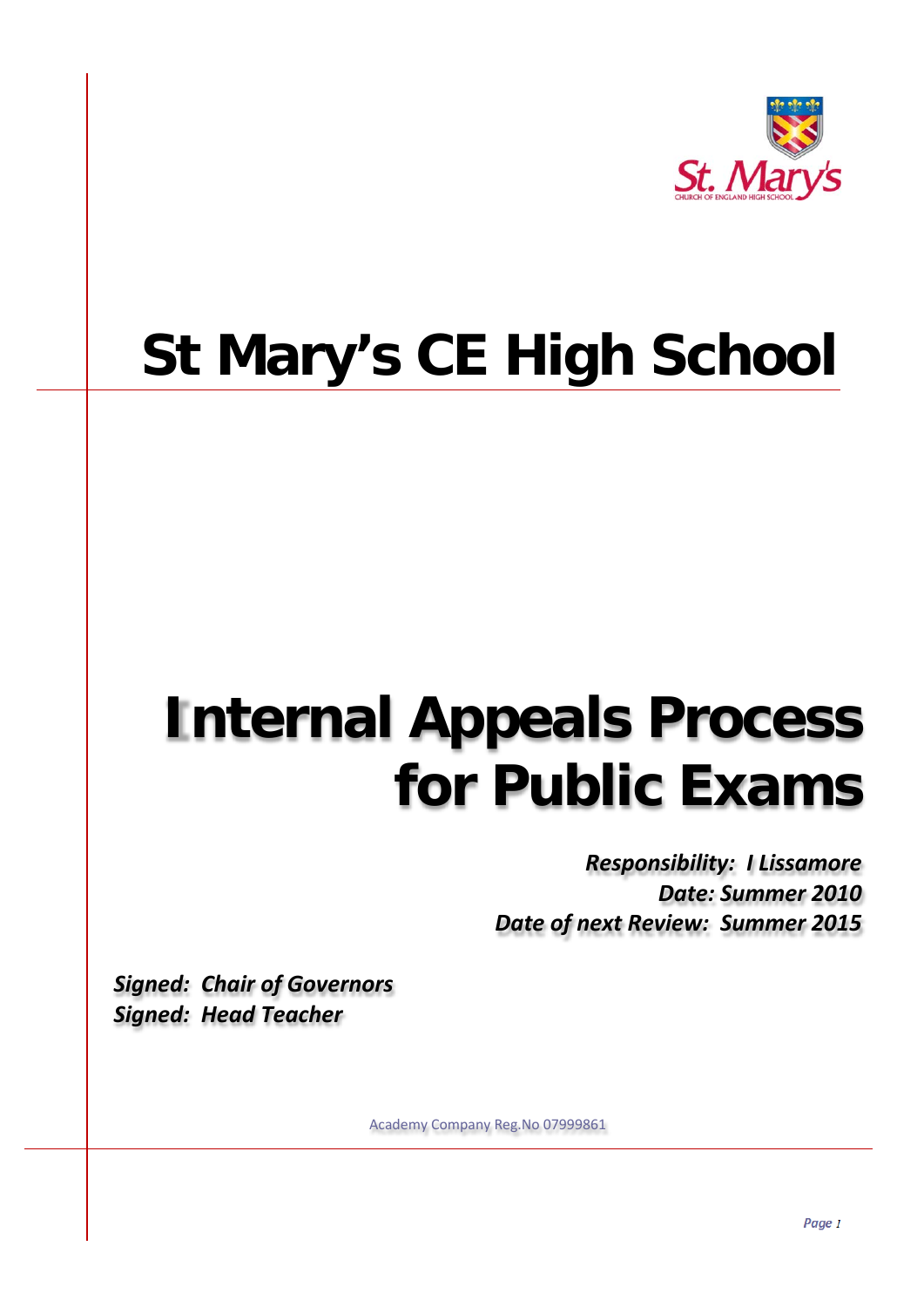## **ST MARY'S CE HIGH SCHOOL INTERNAL APPEALS PROCESS FOR PUBLIC EXAMINATIONS**

St Mary's High School is committed to ensuring that whenever staff assess students' work for external qualification, this is done fairly, consistently and in accordance with the exam specification. Assessments are conducted by staff who have appropriate knowledge, understanding and skills, and who have been trained in this activity. The school is committed to ensuring that assessment evidence provided by candidates is produced and authenticated according to the requirements of the subject specification. Where a set of work is divided between staff, internal moderation and standardisation will ensure consistency.

If a student feels that this may not have happened in relation to his/her work, s/he may make use of this appeals procedure. Before appealing, the candidate or parent/carer should have attempted to resolve the matter by other means, for example discussion with the teacher or the Head of Centre. The appeal will be the final stage in the normal process of considering and resolving disputes. It is expected that it will only be used in exceptional circumstances.

Note that appeals may only be made against the process that led to the assessment and not against the mark or grade submitted by the school for moderation by the awarding body.

## **Appeals procedure for Internal Assessment Decisions**

- 1) The Examinations Officer shall be responsible for:
	- a) managing appeals about the process used for Internal Assessment (including coursework)
	- b) ensuring candidates and parents/carers are aware of the procedures
	- c) informing the Head of Centre about appeals and their outcomes
	- d) informing the Exam boards of any changed decisions.
- 2) Appeals should be made in writing to the Examinations Officer as early as possible, and at least two weeks before the end of the last externally assessed paper in the examination series in that subject.
- 3) The Examinations Officer will give a copy of the written appeal to the teacher who made the assessment and the Head Teacher. The teacher will be given the opportunity to respond to it. A copy of the response shall be given to the candidate or parent/carer and to the Head Teacher.
- 4) If the candidate or parent/carer is not happy with the written response, then they may request a personal hearing. This request must be made within 24 hours of receipt of the written response.